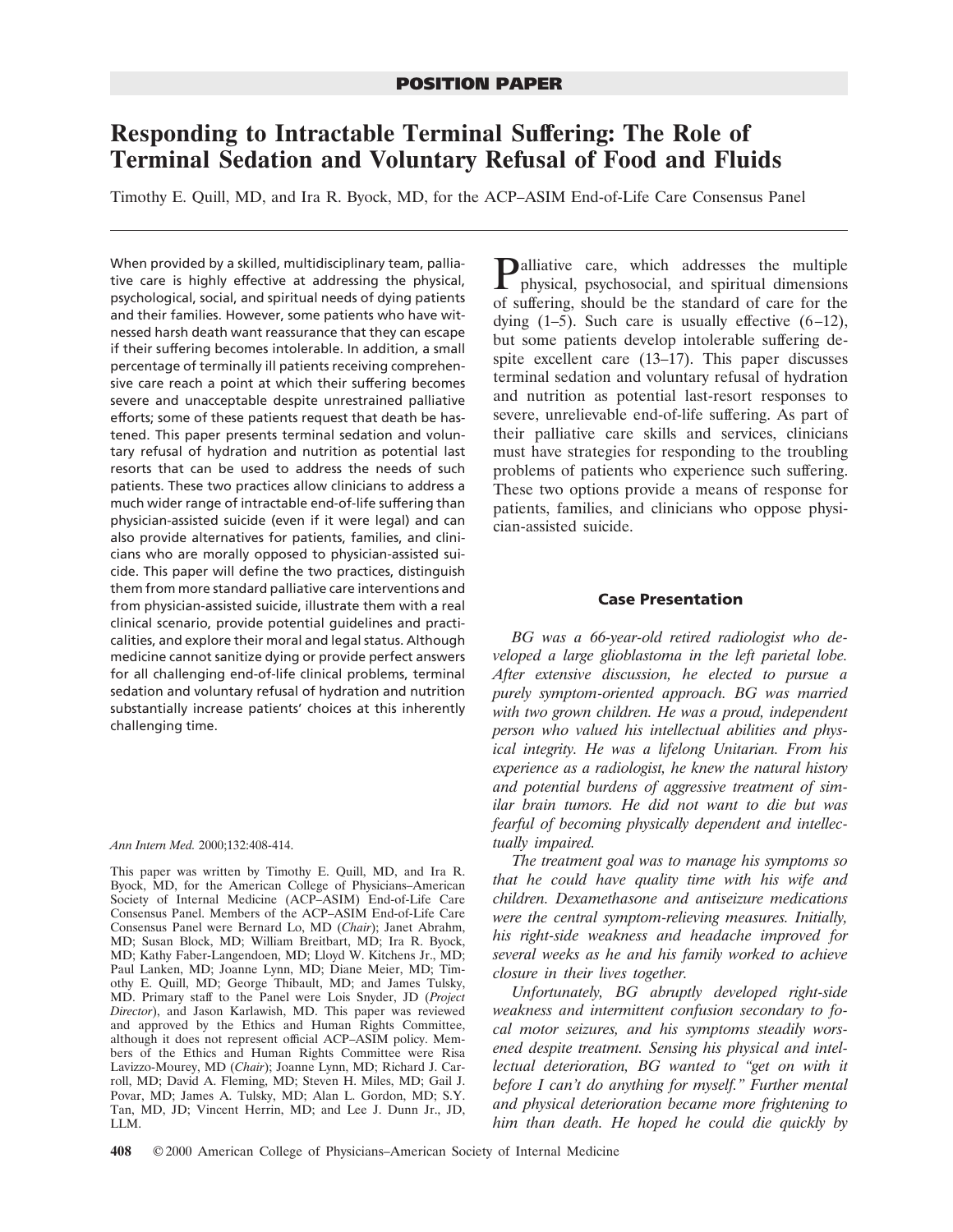*stopping corticosteroid therapy. BG's physician urged him to continue his medications for symptom relief, but BG did not want to take anything that could in any way prolong his life. At his internist's insistence, BG agreed to a single visit with a psychiatrist, who confirmed that BG understood his treatment options and was not clinically depressed. After saying his good-byes to friends and family, BG discontinued dexamethasone therapy.*

*To BG's consternation, he did not become comatose or die. Instead, his right-side weakness worsened and his seizures became more frequent. BG found his situation intolerable. He did not explicitly request medication that could be taken in a lethal dose, but his desire for a hastened death was clear. "I just want to go to sleep and not wake up," he said.*

*All members of the team were committed to relieving his distress but had different views about explicitly assisting death. They searched for common ground while continuing to adjust his seizure management, support his family, and bring some quality to his days. None of their efforts changed BG's certainty that he did not want to continue living under his current circumstances. He began to consider refusing all food and fluids and asked his physician what it would be like and whether she would support him.*

## **The Clinical Problem**

Comprehensive palliative care is highly effective  $(6-12)$ , but survey data show that 5% to 35% of patients in hospice programs describe their pain as "severe" in the last week of life and that 25% describe their shortness of breath as "unbearable" (15). On occasion, such symptoms as delirium, bleeding, weakness, open wounds, profound weight loss, and seizures challenge the most experienced hospice teams.

In terminally ill persons, requests for physicianassisted death are infrequently triggered by unrelieved pain alone but more commonly result from a combination of physical symptoms and debility, weakness, lack of meaning, and weariness of dying (18–21). Some of these patients are clinically depressed, and others are not (22–25). Usually, their suffering is a complex amalgam of pain; physical symptoms; and psychosocial, existential, and spiritual issues, which are balanced by hope, love, connection, and meaning (26–30). Understanding each patient's unique situation and responding to it in a multifaceted way is the crux of palliative medicine. Suffering can arise from a sense of impending disintegration of one's person (26) or a loss of meaning (27) that may have little to do with uncontrolled physical symptoms.

*BG feared becoming a burden to his family and developing progressive loss of mental capacity more than he feared uncontrolled pain. He had no moral reservations about hastening death under his current circumstances. For him, the humaneness and effectiveness of the intervention were more important than whether it required his physician's "active" or "passive" assistance. His physician had moral and legal reservations about hastening death but was deeply committed to BG's comfort and wanted to be responsive to the dilemma that he faced.*

# **Definition of the Practices**

## **Terminal Sedation**

Terminal sedation is the use of high doses of sedatives to relieve extremes of physical distress. It is not restricted to end-of-life care and is sometimes used as a temporizing measure in trauma, burn, postsurgical, and intensive care. Although rendering a patient unconscious to escape suffering is an extraordinary measure, withholding such treatment in certain circumstances would be inhumane. Because most of the patients who receive heavy sedation are expected to recover, careful attention is paid to maintaining adequate ventilation, hydration, and nutrition.

When applied to patients who have no substantial prospect of recovery, terminal sedation refers to a similar last-resort clinical response to extreme, unrelieved physical suffering (14, 31–36). The purpose of the medications is to render the patient unconscious to relieve suffering, not to intentionally end his or her life (37). However, in the context of far-advanced disease and expected death, artificial nutrition, hydration, antibiotics, mechanical ventilation, and other life-prolonging interventions are not instituted and are usually withdrawn if they are already in place. These measures are withheld during terminal sedation because they could prolong the dying process without contributing to the quality of the patient's remaining life. In the context of end-of-life care, the component practices of intensive symptom management and withholding lifesustaining treatment have widespread ethical and legal support (31, 38–40). However, because death is a foreseeable, inevitable outcome of the aggregated circumstances of the patient's condition and interventions, the act can be more morally complex and ambiguous than is often acknowledged (31,  $40 - 43$ ).

Terminal sedation should be distinguished from the common occurrence of a dying patient gradually slipping into an obtunded state as death approaches; this occurrence is a combination of the meta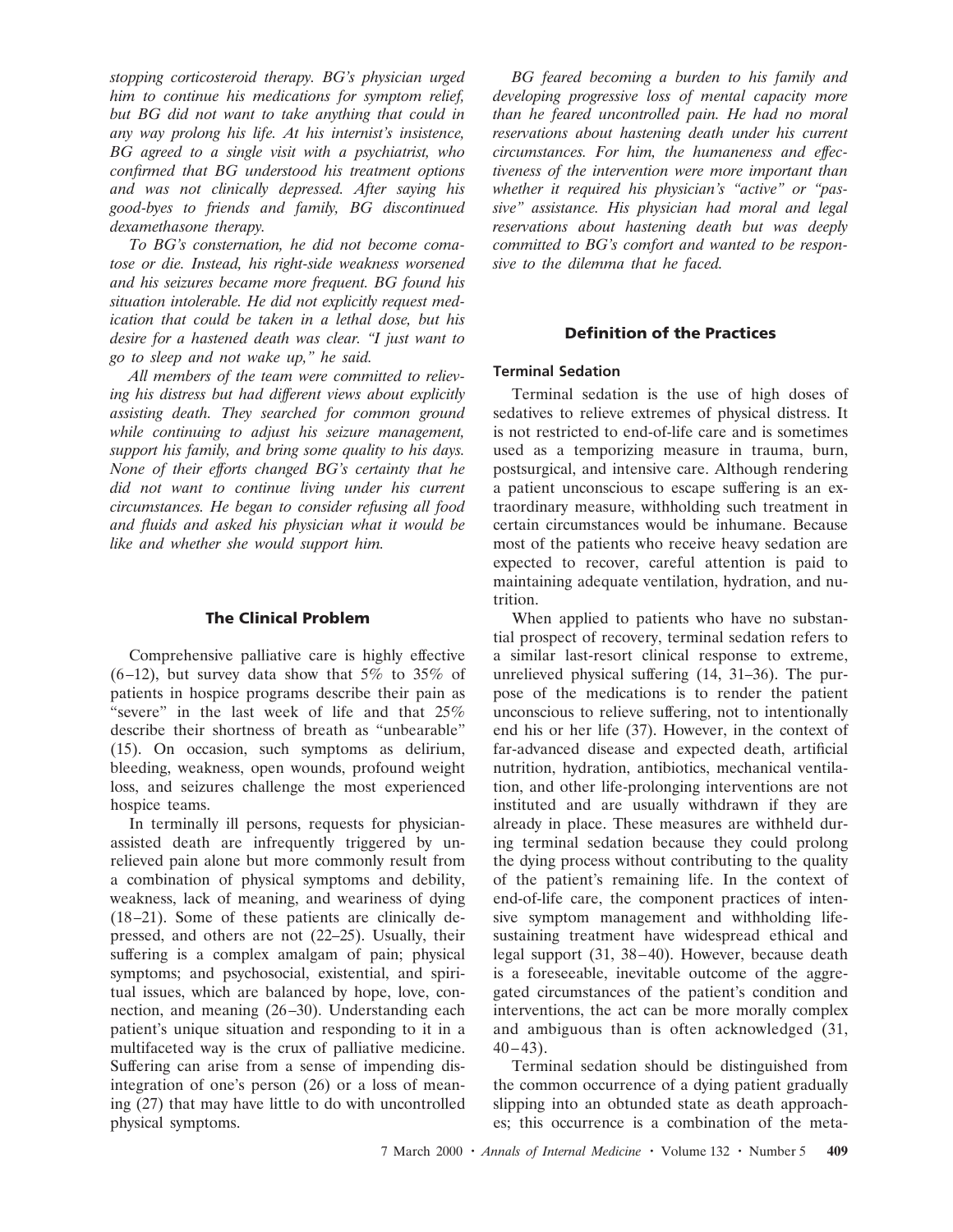bolic changes of dying and the results of usual palliative treatments. Terminal sedation is also distinct from the sedation that occasionally occurs as an unintended side effect of high-dose opioid therapy, which is used to relieve severe terminal pain (37). In contrast, terminal sedation involves an explicit decision to render the patient unconscious to prevent or respond to otherwise unrelievable physical distress. Terminal sedation is also used regularly in critical care practice to treat symptoms of suffocation in dying patients who are discontinuing mechanical ventilation (44).

# **Voluntary Cessation of Eating and Drinking**

In the context of far-advanced illness, a competent patient can consciously choose to refuse food and fluid (31, 45–48). When a patient who is still capable of eating and drinking makes this decision with the intention to hasten death, it can be distinguished from the natural anorexia and loss of thirst that frequently accompany the end stages of dying. Some consider such decisions to be a form of suicide (31). However, because such patients view continued eating and drinking as measures that prolong life without value, others argue that the decision to stop eating and drinking can be categorized as a decision to forgo life-sustaining therapy (45–48). The patient's decision to refuse food and fluids has the ethical advantage of being neither physician ordered nor directed. In practice, however, honoring the decision requires the support of the family, physician, and health care team, who must provide appropriate palliative care as the dying process unfolds.

During food and fluid fasts, any uncomfortable emerging symptoms will need palliation. In the context of advanced oncologic illnesses, hunger is rare and transient and symptoms of dry mouth and throat usually respond to assiduous mouth care (49). Dying under these circumstances can take several days to a few weeks, depending on the patient's disease burden and nutritional and metabolic state at the outset. Doubts on the part of the family or physician may arise as the process unfolds, especially if the process is prolonged or the patient develops preterminal delirium. If in the context of a subsequent period of confusion or delirium the patient persistently calls out for a specific food or beverage, it is reasonable to offer it. If such requests persist, the overall plan should be reevaluated. If a patient becomes severely agitated as death approaches, intensive symptom management, including terminal sedation, may be indicated to ensure comfort.

# **Moral and Legal Status**

Although legal precedents guiding terminal sedation and cessation of eating and drinking are less developed than those involving other end-of-life decisions, the June 1997 U.S. Supreme Court decision on assisted suicide suggested that these practices are permitted under current law (50–52). The Court unequivocally supported the patient's right to refuse treatment, even if the intention is to hasten death, on the basis of the patient's right to bodily integrity. Furthermore, Justices O'Connor and Souter each wrote a concurrence supporting the use of medication to alleviate the pain and suffering of terminally ill patients, even to the point of causing unconsciousness or hastening death (51, 52).

Public and professional discussion of these practices is now under way (31, 37–42, 48, 53). In Supreme Court briefs opposing physician-assisted suicide, hospice, palliative care, and geriatric groups stated that terminal sedation and cessation of eating and drinking were morally and clinically preferable last-resort alternatives because death is not directly or intentionally hastened by the physician (54, 55). In addition, in the context of advanced disease, sedation and patient refusal to eat and drink can be used to respond to a much wider range of clinical circumstances than physician-assisted suicide, even if the latter were legal. Both sedation and refusal to eat and drink can be undertaken and supported within usual health care settings.

However, several challenging moral questions remain. Are these practices fundamentally different from physician-assisted suicide? An in-depth comparison of these last-resort options has been presented elsewhere (31, 48). Some clinicians, patients, and families believe that the differences between such practices and assisted suicide are fundamental (39, 41, 42, 48, 53). For others, all such practices, including assisted suicide, are more similar than different (31, 37, 40). Many who believe that physicians should never intentionally hasten death consider terminal sedation the end of the continuum of symptom management. Because voluntary cessation of eating and drinking is by definition a patient decision, the clinician's role is one of continued care and support. Conversely, a clinician who counters a patient's decision by forcing food or artificial nutrition and hydration risks committing assault. Many clinicians may find that these options provide morally acceptable ways to respond to severe terminal suffering without violating their consciences or abandoning the patient.

When a patient stops eating and drinking to hasten death, is clinical support for the decision equivalent to assisted suicide? The moral evaluation of clinical practice in these situations depends in part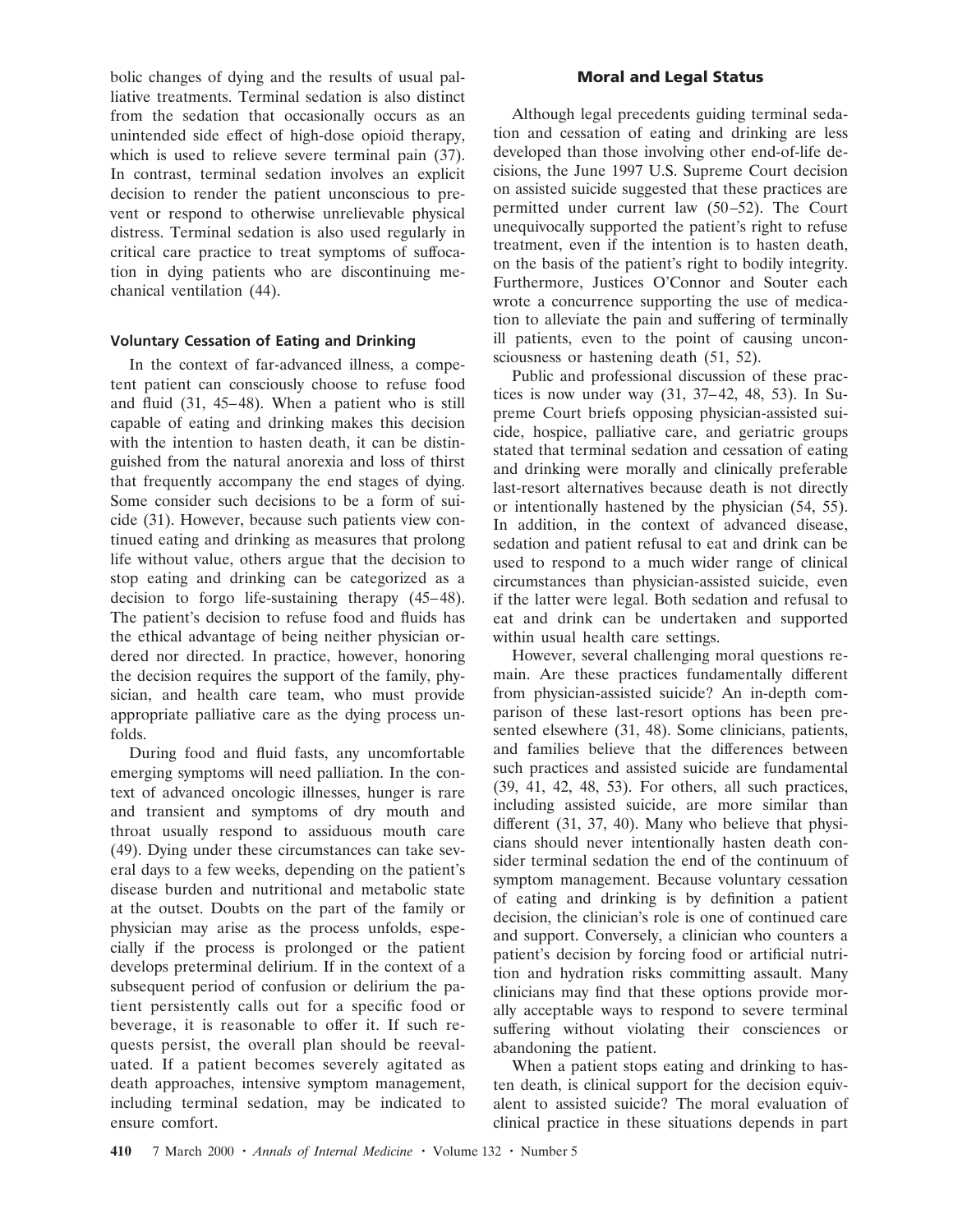| Guideline Domain                           | <b>Terminal Sedation</b>                                                                                                                                                                                                                                                  | Voluntary Cessation of Eating and Drinking                                                                                                                  |  |
|--------------------------------------------|---------------------------------------------------------------------------------------------------------------------------------------------------------------------------------------------------------------------------------------------------------------------------|-------------------------------------------------------------------------------------------------------------------------------------------------------------|--|
| Palliative care                            | Must be available, in place, and unable to adequately relieve current<br>suffering                                                                                                                                                                                        | Must be available, in place, and unable to adequately<br>relieve current suffering                                                                          |  |
| Usual patient<br>characteristics           | Severe, immediate, or otherwise unrelievable symptoms (for<br>example, pain, shortness of breath, nausea, vomiting, seizures,<br>delirium) or to prevent severe suffering (for example, suffocation<br>sensation when mechanical ventilation is discontinued)             | Persistent, unrelenting, otherwise unrelievable<br>symptoms that are unacceptable to the patient (for<br>example, extreme fatigue, weakness, debility)      |  |
| Terminal prognosis                         | Usually days to weeks                                                                                                                                                                                                                                                     | Usually weeks to months                                                                                                                                     |  |
| Patient informed consent                   | Patient should be competent and fully informed or noncompetent<br>with severe, otherwise irreversible suffering (clinician should use<br>advance directive or consensus about patient wishes and best<br>interests)                                                       | Patient should be competent and fully informed                                                                                                              |  |
| Family participation in<br>decision        | Clinician should strongly encourage input from and consensus of<br>immediate family members                                                                                                                                                                               | Clinician should strongly encourage input from and<br>consensus of immediate family members                                                                 |  |
| Incompetent patient                        | Can be used for severe, persistent suffering with the informed<br>consent of the patient's designated proxy and family members.<br>If no surrogate is available, team members and consultants should<br>agree that no other acceptable palliative responses are available | Food and drink (oral food and fluids) must not be<br>withheld from incompetent persons who are<br>willing and able to eat                                   |  |
| Second opinion(s)                          | Should be obtained from an expert in palliative care and a mental<br>health expert (if uncertainty exists about patient's mental<br>capacity)                                                                                                                             | Should be obtained from an expert in palliative care,<br>a mental health expert, and a specialist in the<br>patient's underlying disease (strongly advised) |  |
| Medical staff participation<br>in decision | Input from staff involved in immediate patient care activities is<br>encouraged; physician and staff consent are required for their<br>own participation                                                                                                                  | Input from staff involved in immediate patient care<br>activities is encouraged; physician and staff consent<br>are required for their own participation    |  |

on their clinical context. For a patient with anorexia nervosa, clinical depression, or mildly symptomatic illness, cessation of eating and drinking would be considered a form of suicide that should be prevented by appropriate interventions. In contrast, for a patient with severe, unrelieved suffering and advanced, incurable illness, cessation of eating and drinking might be considered part of the right to refuse treatment (31, 48, 53).

Some clinicians and ethicists, however, consider any and all intentional hastening of death by a patient to constitute suicide, making physician support of such choices unacceptable. An absolute stance of this nature creates a double bind for patients who are ready for death and desire the continued help of their physician. If such patients are honest about their intention, their request for physician support cannot be granted. To maintain a therapeutic relationship and be guaranteed continued symptom management, they and their families may have to collude in a deception and conceal their decision to stop eating and drinking.

Are physicians required to support requests for these practices? All physicians should fully explore patient requests for terminal sedation or inquiries about voluntary cessation of eating and drinking to ensure that they are not emanating from unrecognized depression or symptoms that may respond to palliative measures (56, 57). However, physicians should not be required to participate in these processes if doing so violates their fundamental moral precepts (31). If physicians cannot find common ground with a patient, they have a responsibility to obtain palliative care or ethics consultations and to transfer care to more receptive physicians.

Additional unanswered questions provide sub-

jects for future research, description, and discussion. How frequently will sedation or refusal of food and drink be needed in the context of state-of-the-art palliative care? How acceptable will either of these possibilities be to patients, families, and health care providers? Will predictable availability of these lastresort options diminish patients' fears that their physicians will not respond to severe terminal suffering or lessen public interest in assisted suicide? Will discussion of these options make some patients feel pressured or more fearful about physician power and potential abuse? If care of this nature were predictably available, how many patients would still prefer assisted suicide and how many physicians would still covertly break the law by providing assistance? Do patients, families, and physicians see these actions as morally different from physicianassisted suicide or euthanasia? If voluntary cessation of eating and drinking is considered a variation of forgoing life-sustaining treatment, should it be made available to incurably ill and suffering patients whose conditions are not imminently terminal?

#### **Clinical Guidelines**

The published guidelines for terminal sedation and voluntary cessation of eating and drinking are summarized in **Table 1** (31, 33). Informed consent, which includes assessing the patient's capacity to comprehend the treatment and the available alternatives, is one cornerstone of these guidelines (56, 57). Clinicians should carefully screen terminally ill patients for clinical depression because it is extremely prevalent and can be difficult to diagnose (24–28). Although full decision-making capacity is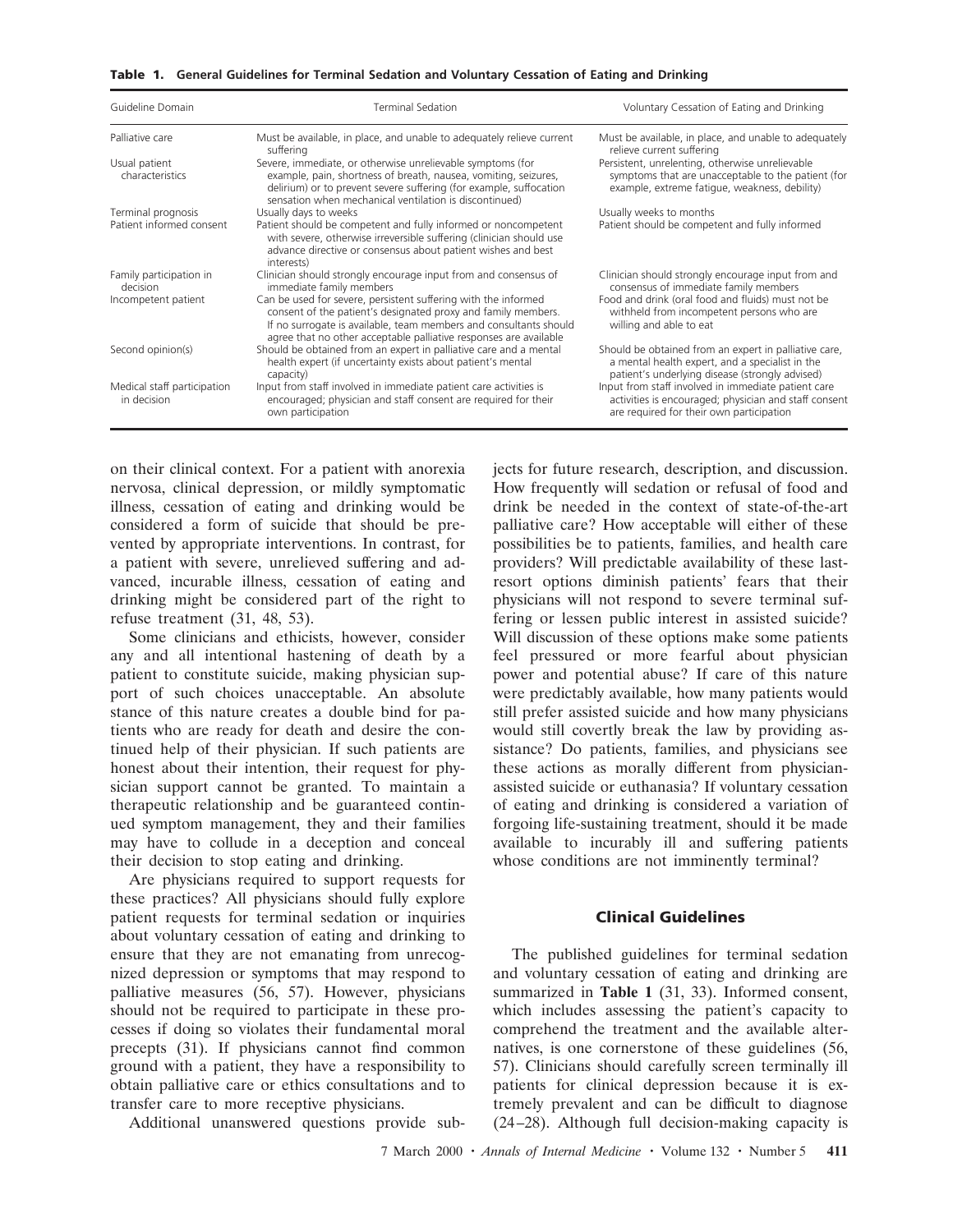an absolute requirement for voluntary cessation of eating and drinking, terminal sedation may sometimes be needed in acute symptomatic emergencies when the dying patient cannot respond. In such severe circumstances, family members, consultants, and other members of the health care team may have to represent the patient's values.

A second cornerstone is the presence of severe suffering that cannot be relieved by other available means. The main indication for terminal sedation is usually severe, uncontrolled physical suffering, such as intractable pain, dyspnea, seizures, or delirium. Patients who have more unrelenting, persistent, unacceptable symptoms, such as extreme fatigue, weakness, or debility, may consider refusing food and fluids. If either option is being considered by clinicians, patients, or families when the suffering person is not imminently dying, assessments should always include second opinions from mental health, ethics, and palliative care specialists.

These guidelines represent the minimum requirements for these measures. Terminal sedation should be used only in the most difficult cases, which are typically marked by intense discussion of the clinical and ethical issues on the part of the physician, the clinical team, the family, and the patient. Similarly, a patient's decision to stop eating and drinking must include thorough evaluation for depression and spiritual suffering and assiduous clarification of motives and alternatives with the patient, family, and professional caregivers. The struggle experienced by the clinical team involved with these cases is a mark of the authenticity of care and contributes to the moral acceptability of the choices made.

# **Clinical Practicalities**

*In response to BG's decision to stop eating and drinking, his physician discussed the likely clinical course and the symptoms he would experience. She promised to use medications for sedation if his suffering became intolerable during the dying process. His physician reassured him that the process was usually comfortable and that together they would address any discomfort that arose. BG felt liberated by having made a choice that he could openly pursue at his own volition. Two weeks would probably pass between the decision to refuse food and fluids and death, but BG did not view this prospect as an excessive burden. It would allow him some time to again say good-bye to his family, but with a predictable beginning, middle, and end. BG discussed his decision with his wife, children, and minister and the psychiatric consultant.*

All severely ill patients who experience substantial suffering and have a poor prognosis should be informed about the potential of palliative care to address their symptoms (58, 59). However, it would be burdensome and inappropriate to discuss these last-resort options with all patients who have latestage illness. Information about terminal sedation and cessation of eating and drinking becomes important when patients express fears about dying badly or explicitly request a hastened death because of unacceptable suffering (56, 57). Such information must be presented with sensitivity, however, because some patients may consider discussion of these options coercive, potentially requiring them to justify a decision to continue living. Other patients may find the prospect of spending their final days in an iatrogenic coma to be meaningless and undignified and may prefer a more decisive action, such as assisted suicide.

*BG stopped eating and drinking. The initial week was physically comfortable and personally meaningful. BG's family shared stories, played cards, and listened to music. BG took antiseizure medications with sips of water but absolutely nothing else orally. Morphine by continuous subcutaneous infusion at an initial dosage of 1.0 mg/h controlled his headaches without causing sedation. His mouth was kept moist with ice chips and swabs, but he was careful not to swallow any of the liquid. After 9 days, he could be roused but spent most of the day and night sleeping.*

Although the patient's refusal of food and fluids technically does not require the physician's participation, a physician should be part of the team who assesses the patient's request and provides palliative care as the process unfolds. Therefore, physicians who oppose their patient's decision from the outset must decide whether they can provide all forms of indicated palliation. If the physician feels morally unable to do so, transfer of care to another provider should be considered.

*On day 10, BG became confused and agitated and began having hallucinations. The peace and comfort that he and his family had achieved began to unravel. BG was now incapable of informed consent but had previously given permission for sedation if this problem arose. After discussions with his family, BG was started on a low-dose subcutaneous infusion of midazolam for treatment of seizures and agitation. The plan of care was to use whatever dose was required to control seizures and agitation. The initial dosage was 0.5 mg/h, with bolus doses of 0.5 to 1 mg ordered up to every 15 minutes as needed. The option of transferring BG to an inpatient unit was explored, but the family preferred to keep him at home. Around-theclock home nursing was arranged under the "continuous care" provision of the Medicare hospice benefit program. After several bolus doses and adjustment of the infusion to 2.5 mg/h during the first 6 hours, BG seemed to be sleeping comfortably. No attempt was made to restore consciousness, and no further in-*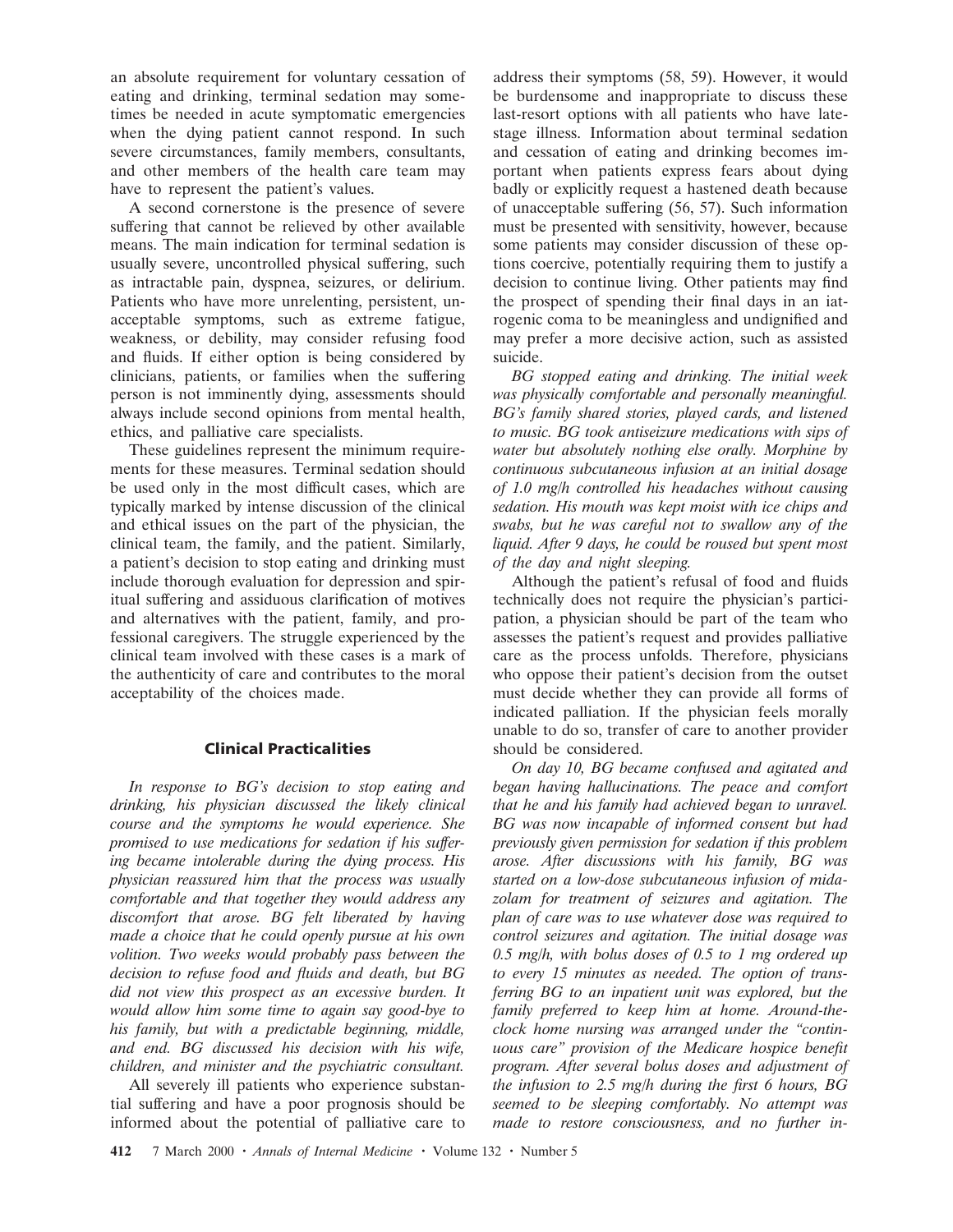|  | <b>Table 2. Medications Used for Terminal Sedation*</b> |  |  |  |
|--|---------------------------------------------------------|--|--|--|
|--|---------------------------------------------------------|--|--|--|

| Medication    | Type                                                       | Usual Starting Dosage                                                                                                    | Usual Maintenance Dosage                                                                                    | Route                                         |
|---------------|------------------------------------------------------------|--------------------------------------------------------------------------------------------------------------------------|-------------------------------------------------------------------------------------------------------------|-----------------------------------------------|
| Midazolam     | Rapid, short-acting<br>benzodiazepine                      | $0.5-1.5$ mg/h after bolus of 0.5 mg                                                                                     | 30-100 mg/d                                                                                                 | Intravenous or subcutaneous                   |
| Lorazepam     | Benzodiazepine                                             | $1-4$ mg every $4-6$ h orally or<br>dissolved buccally; infusion of<br>0.5-1.0 mg/h intravenously                        | $4-40$ mg/d                                                                                                 | Oral, buccal, subcutaneous,<br>or intravenous |
| Propofol      | General anesthetic:<br>ultrarapid onset and<br>elimination | 5-10 mg/h; bolus doses of 20-50<br>mg may be administered for<br>urgent sedation, but continuous<br>infusion is required | 10-200 mg/h                                                                                                 | Intravenous                                   |
| Thiopental    | Ultrashort-acting barbiturate                              | 5-7 mg/kg of body weight to<br>induce unconsciousness                                                                    | Initial rate may range from 20 to<br>80 mg/h; average maintenance<br>rates range between 70 and<br>180 ma/h | Intravenous                                   |
| Pentobarbital | Long-acting barbiturate                                    | 2-3 mg/kg, slow infusion, to<br>induce unconsciousness                                                                   | 1 mg/h, increasing as needed to<br>maintain sedation                                                        | Intravenous                                   |
| Phenobarbital | Long-acting barbiturate                                    | 200 mg loading dose, repeated<br>every 10-15 minutes until<br>patient is comfortable                                     | Approximately 50 mg/h                                                                                       | Intravenous or subcutaneous                   |

\* Adapted from references 32, 33, and 60–64. Goal of treatment is to relieve suffering by inducing sedation. Dosage should be increased by approximately 30% every hour until sedation is achieved. Once desired level of sedation is achieved, infusion is usually maintained at that level as long as the patient seems comfortable. If symptoms return, dosages should be increased in 30% increments until sedation is achieved. The ranges above are representative. Individual patients may require lower or higher doses to achieve the desired goal. Previous doses of opioids and other symptom-relieving medications should be continued.

#### *creases in medication were needed to maintain sedation.*

In the context of advanced illness and imminent death, sedation can be achieved with a barbiturate or benzodiazepine infusion, which should be rapidly increased until the patient is adequately sedated and seems comfortable. A level of sedation that eliminates signs of discomfort (such as stiffening or grimacing spontaneously or with routine repositioning and nursing care) is maintained until the patient dies. **Table 2** shows potential starting dosages and strategies for increasing dosages and monitoring. Depending on the severity of the patient's physiologic condition at the onset of the procedure, the interval from initiation to death is usually hours to days. Continuous sedation usually requires a subcutaneous or intravenous infusion and intensive involvement by the health care team for observation, monitoring, and support. When a dying patient requires sedation, opioids for pain and other symptomrelieving measures should also be continued to avoid the possibility of unobservable pain or opioid withdrawal. However, opioids are generally ineffective at inducing sedation and are not the medications of choice.

#### **Conclusion**

*BG died quietly approximately 24 hours later in his home, surrounded by his family. BG's family had remained resolute in their support for his decision and firmly committed to keeping him at home. However, they also continued to have emotional family discussions and at times struggled with whether they had done too little or too much to help him die peacefully.*

*They drew comfort from recognizing that they had kept BG's values in the forefront and made the best of a potentially devastating situation.*

Medicine cannot sanitize dying or provide perfect solutions for all clinical dilemmas. When unacceptable suffering persists despite standard palliative measures, terminal sedation and voluntary refusal of food and fluids are imperfect but useful last-resort options that can be openly pursued. Patients and their families who fear that physicians will not respond to extreme suffering will be reassured when such options are predictably made available (65). Relevant professional bodies can help by adopting policy statements that attest to the ethical and professional acceptability of these components of palliative care.

*Grant Support:* The Greenwall Foundation provided support to the End-of-Life Care panel.

*Requests for Single Reprints:* Lois Snyder, JD, Center for Ethics and Professionalism, American College of Physicians–American Society of Internal Medicine, 190 N. Independence Mall West, Philadelphia, PA 19106; e-mail, lsnyder@mail.acponline.org.

*Requests To Purchase Bulk Reprints (minimum, 100 copies):* Barbara Hudson, Reprints Coordinator; phone, 215-352-1657; e-mail, bhudson@mail.acponline.org.

*Current Author Addresses:* Dr. Quill: Department of Medicine, The Genesee Hospital, 224 Alexander Street, Rochester, NY 14607.

Dr. Byock: The Palliative Care Service, 341 University Avenue, Missoula, MT 59801.

#### **References**

**1.** Caring for the Dying: Identification and Promotion of Physician Competence. American Board of Internal Medicine End-of-Life Patient Care Project Committee. Philadelphia: American Board of Internal Medicine; 1996.